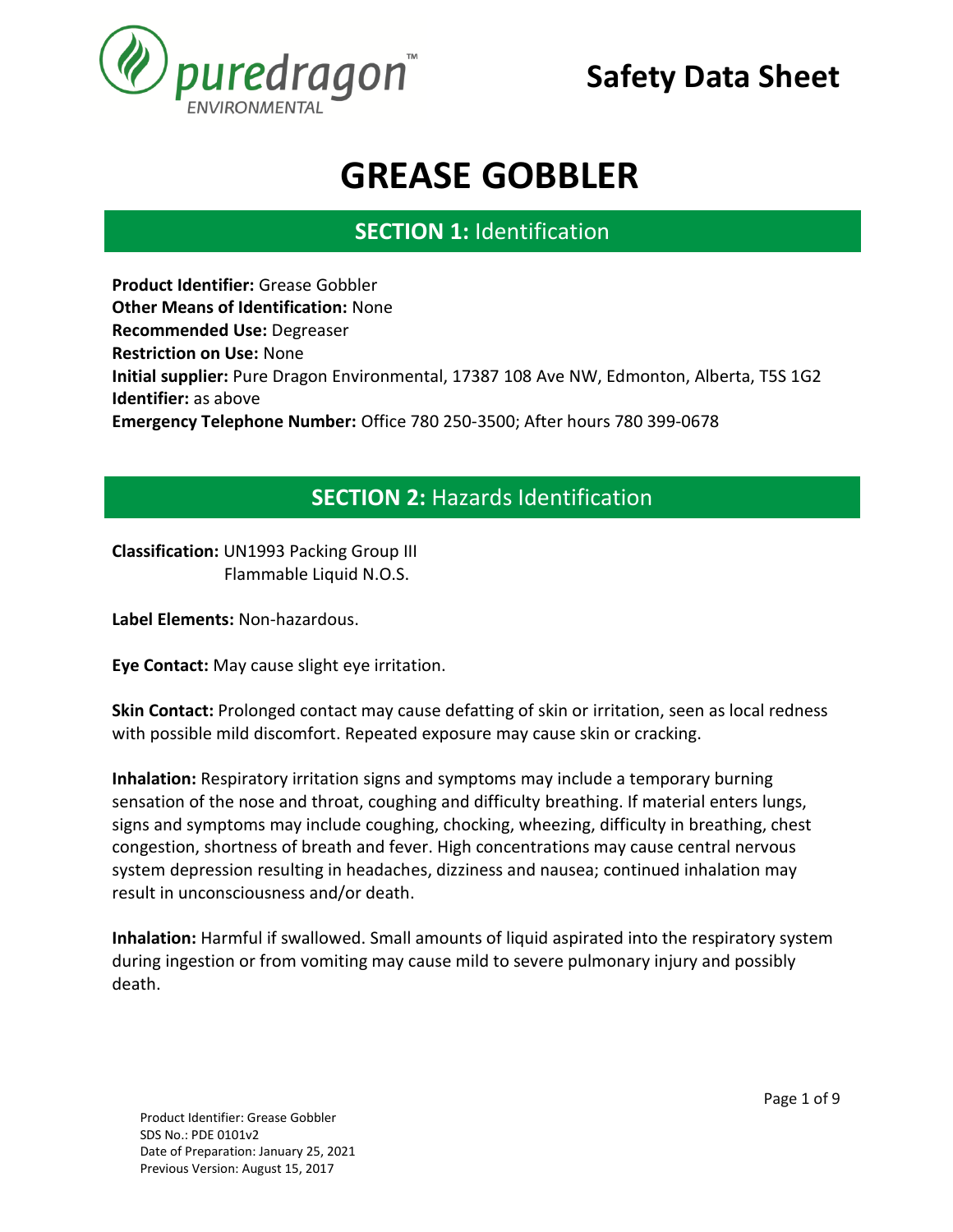

# **GREASE GOBBLER**

### **SECTION 3:** Composition Information Ingredients **SECTION 1. IDENTIFICATION**

| Ingredients                                                 | Percentage<br>(W/W) | LD50s and LC50s Route & Species:                                                                                                 |  |
|-------------------------------------------------------------|---------------------|----------------------------------------------------------------------------------------------------------------------------------|--|
| Light aromatic solvent naphtha<br>(Petroleum)<br>64742-95-6 | >90%                | ORAL LC50 Rat = $8400$ mg/kg<br>Dermal LD 50 Rabbit= 4000mg/kg<br>Inhalation LC50 Rat > 5.2 mg/L 4h<br>ORAL LC50 Rat= 10200mg/kg |  |
| Dipropylene glycol methyl ether                             | $<$ 2%              | ORAL LC50 Rat = 5230mg/kg                                                                                                        |  |
| Alcohols, C9-11 ethoxylate                                  | $< 3\%$             | ORAL LC50 Rat= $>1400$ mg/kg                                                                                                     |  |
| Alkyl benzene sulfonic acid                                 | $< 1\%$             | ORAL LC50 Rat= 530mg/kg                                                                                                          |  |

#### **Note:**

The Light Aromatic Naphtha (CAS# :64742-95-6) contains Pseudocumene (1,2,4 -Trimethylbenzene), CAS #: 95-63-6 (< 32%), Cumene, CAS #: 98-82-8 (< 1.1%) and Xylene, CAS#:1330-20-7 (< 2.2%) as part of its composition.

### **SECTION 4:** First Aid Measures **SECTION 1. IDENTIFICATION**

**Eye contact:** Flush with copious amounts of water. If irritation occurs, get medical assistance. **Skin contact:** Wash thoroughly with soap and water. Remove contaminated clothing and launder before reuse. If irritation persists or signs of toxicity occur, seek medical attention. **Ingestion:** Do not induce vomiting. Guard against aspiration into lungs by having the individual turn on their left side. If vomiting occurs spontaneously, keep head below hips to prevent aspiration of liquid into lungs. Get immediate medical attention.

**Inhalation:** Remove person to fresh air. If not breathing, give artificial respiration. If breathing is difficult, get immediate medical attention.

**Notes to Physician:** Treatment based on sound judgement of physician and individual reactions of patient. Causes central nervous system depression. Dermatitis may result from prolonged or repeated exposure. Potential for chemical pneumonitis. Consider: gastric lavage with protected airway, administration of activated charcoal.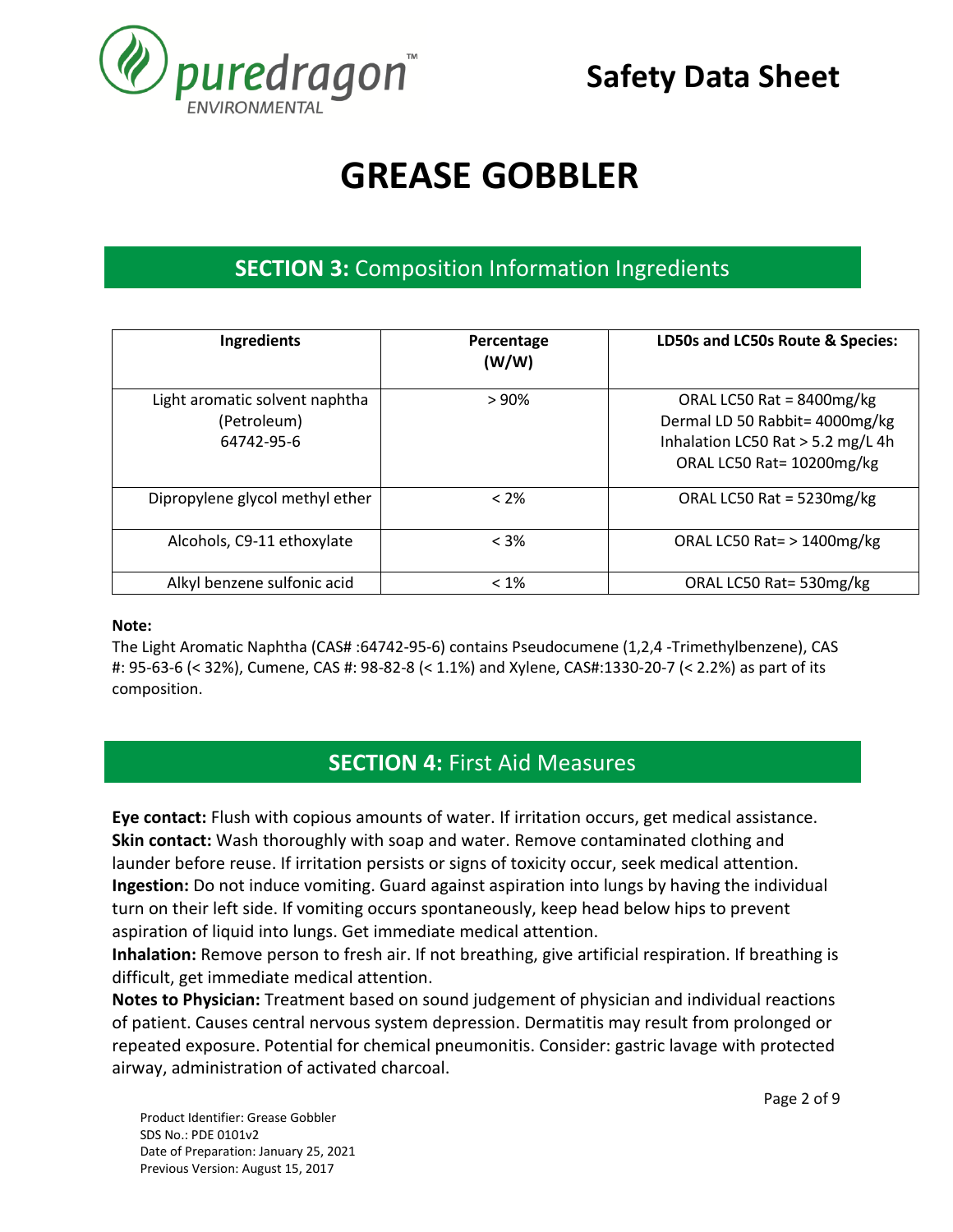

# **GREASE GOBBLER**

#### **SECTION 5:** Fire Fighting Measures **SECTION 1. IDENTIFICATION**

**Flash point**: 46 **°**C/115 °**F**

**Flash point method:** ASTM D56

**Autoignition Temperature**: 485 **°**C/ 905 °F

**Flammable Limits in Air (%):** Lower: 0.9% - Upper:6.2%

**Extinguishing media:** Use DRY chemicals, CO2, alcohol foam or water spray.

**Special Exposure Hazards:** Combustible. Shut off fuel to fire. Containers exposed to direct flame contact should be cooled with large quantities of water as needed to prevent weakening of container structure. Do not use water except as a fog. Avoid spraying water directly into storage containers due to danger of boil over. Either the liquid or vapor may settle in low areas or travel along the ground or surface to ignition sources where they may ignite, flashback, or explode.

Product will float and can be reignited on surface of water.

**Hazardous Decomposition/ Combustion Materials (under fire conditions):** Incomplete combustion products. Carbon monoxide. Carbon dioxide. Smoke. Fumes.

**Special Protective Equipment:** Fire fighters should wear full protective clothing, including selfcontained breathing equipment.

#### **SECTION 6:** Accidental Release Measures **SECTION 1. IDENTIFICATION**

**Personal Precautionary Measures:** Avoid contact with spilled or released material. Immediately remove all contaminated clothing. Wear appropriate protective equipment.

**Environmental Precautionary Measures:** Prevent entry into sewers or streams, dike if needed. Consult local authorities.

#### **Procedure for Clean Up:**

**Land spill:** Eliminate all ignition sources (no smoking, flares, sparks or flames in immediate area). Stop leak if you can do so without risk. All equipment used when handling the product must be grounded. Do not touch or walk-through spilled material. Prevent entry into waterways, sewer, basements, or confined areas. A vapour-suppressing foam may be used to reduce vapour. Use clean non-sparking tools to collect absorbed material. Absorb or cover with dry earth, sand or other non-combustible material and transfer to containers. Large spills: Water spray may reduce vapour but may not prevent ignition in enclosed spaces. Recover by pumping or with suitable absorbent.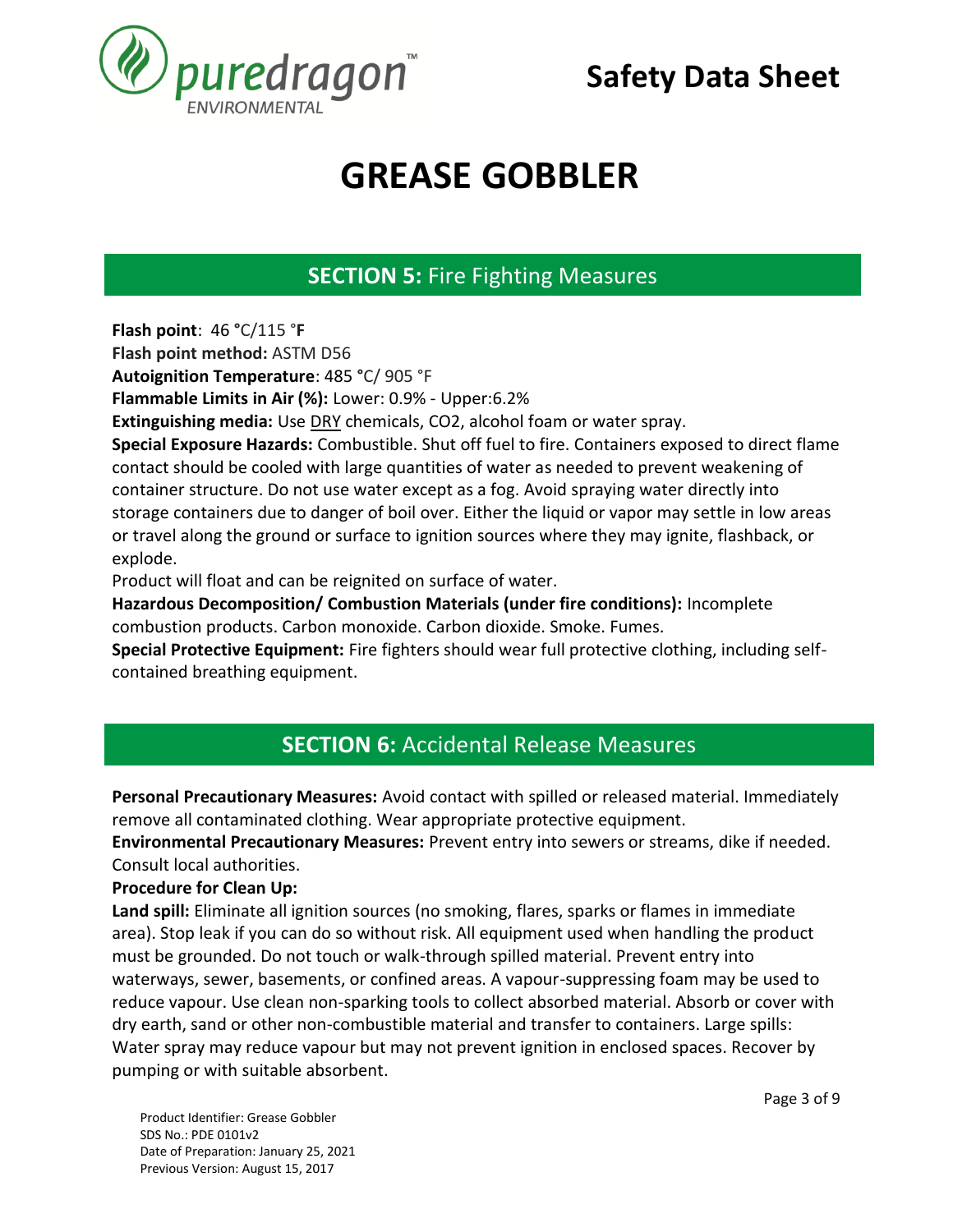

# **GREASE GOBBLER**

**Water spill:** Eliminate all ignition sources (no smoking, flares, sparks or flames in immediate area). Stop leak if you can do so without risk. Do not confine in area of spill. Advise occupants and shipping in downwind areas of fire and explosion hazard and warn them to stay clear. Warn other shipping. Allow liquid to evaporate from the surface. Remove from the surface by skimming or with suitable absorbents. Seek the advice of a specialist before using dispersants. **Water spill and land spill:** Recommendations are based on the most likely spill scenario for this material; however, geographic conditions, wind, temperature, (and in the case of a water spill) wave and current direction and speed may greatly influence the appropriate action to be taken. For this reason, local experts should be consulted. Note: Local regulations may prescribe or limit action to be taken.

#### **SECTION 7:** Handling and Storage **SECTION 1. IDENTIFICATION**

**Handling**: For industrial use only. Handle and open containers with care. Avoid contact with eyes, skin and clothing. Do not ingest. Avoid inhalation of chemical. DO NOT handle or store near an open flame, heat, or other sources of ignition. Fixed equipment as well as transfer containers and equipment should be grounded to prevent accumulation of static charge. DO NOT pressurize, cut, heat, or weld containers. Empty containers may contain hazardous product residues. Keep the containers closed when not in use. Protect against physical damage. Use appropriate personnel protective equipment. Handling Temperature: Ambient. Avoid prolonged contact with natural, butyl or nitrile rubbers. Static Accumulator: This material is a static accumulator. A liquid is typically considered a nonconductive, static accumulator if its conductivity is below 100 pS/m (100x10E-12 Siemens per meter) and is considered a semi conductive, static accumulator if its conductivity is below 10,000 pS/m. Whether a liquid is nonconductive or semi conductive, the precautions are the same. A number of factors, for example liquid temperature, presence of contaminants, anti-static additives and filtration can greatly influence the conductivity of a liquid.

**Storage**: Store in a cool, dry, well ventilated area, away from heat and ignition sources. Use explosion-proof ventilation to prevent vapor accumulation. Keep containers tightly closed. Store at ambient temperature. Place away from incompatible materials. Containers of this material may be hazardous when empty since they retain product residues (vapors, liquid).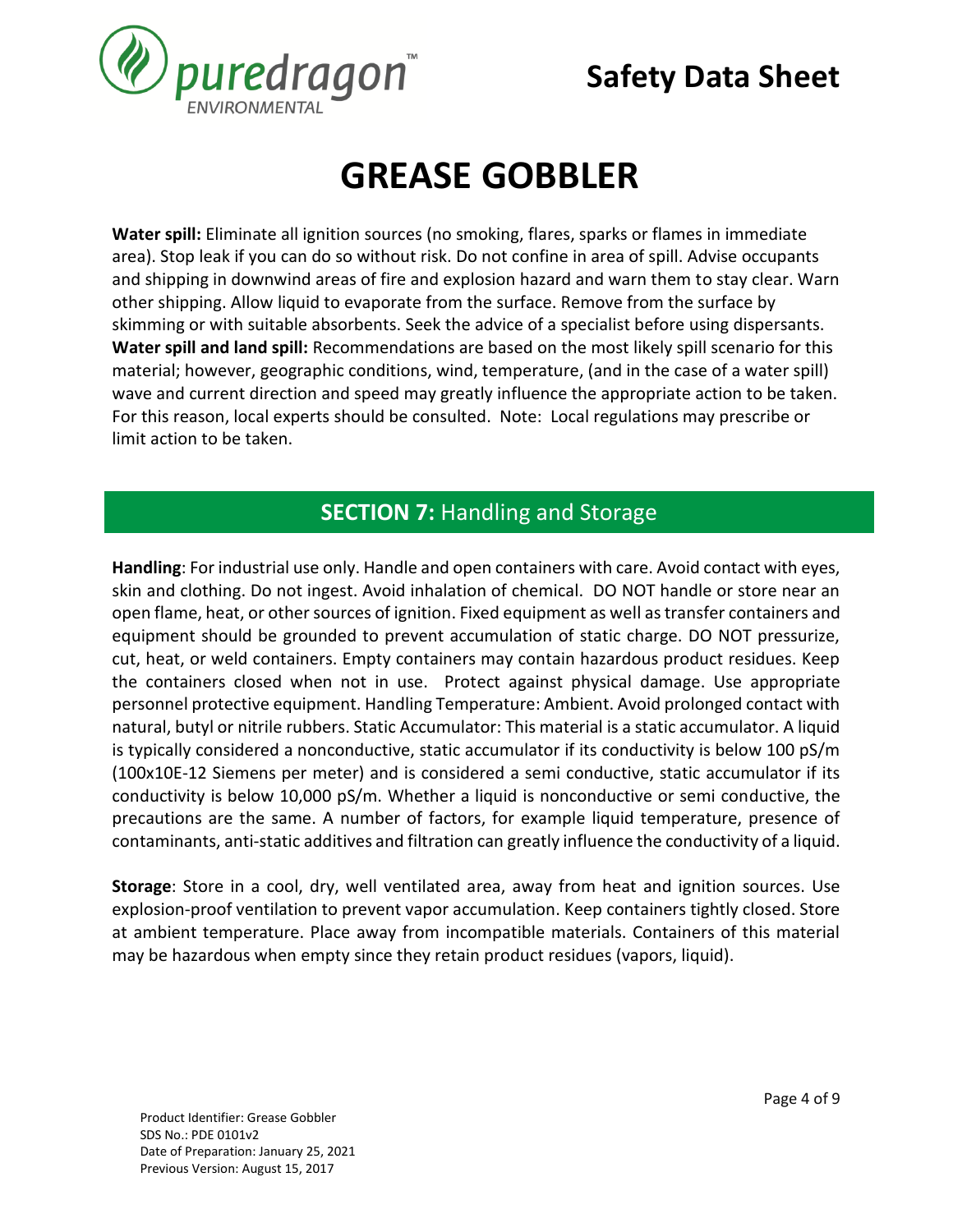

## **GREASE GOBBLER**

### **SECTION 8:** Exposure Controls & Personal Protection **SECTION 1. IDENTIFICATION**

**Engineering Controls**: Local exhaust ventilation is generally preferred because it can control the emissions of the contaminant at its source, preventing dispersion of it into the general work area. Use explosion proof equipment.

**Respiratory Protection**: If engineering controls do not maintain airborne contaminant concentrations at a level which is adequate to protect worker health, an approved respirator may be appropriate. Respirator selection, use, and maintenance must be in accordance with regulatory requirements, if applicable. Types of respirators to be considered for this material include: Half-face filter respirator. For high airborne concentrations, use an approved suppliedair respirator, operated in positive pressure mode. Supplied air respirators with an escape bottle may be appropriate when oxygen levels are inadequate, gas/vapor warning properties are poor, or if air purifying filter capacity/rating may be exceeded.

**Gloves**: If prolonged or repeated contact is likely, chemical-resistant gloves are recommended. If contact with forearms is likely, wear gauntlet-style gloves. Viton gloves. Nitrile gloves. **Skin Protection**: Skin contact should be prevented through the use of suitable protective clothing, gloves and footwear, selected for conditions of use and exposure potential. Consideration must be given both to durability as well as permeation resistance.

**Eyes**: Chemical safety goggles and/or full-face shield to protect eyes and face, if product is handled such that it could be splashed into eyes.

**Other Personal Protection Data:** Ensure that eyewash stations and safety showers are proximal to the work-station location.

#### **SECTION 9:** Physical and Chemical Properties **SECTION 1. IDENTIFICATION**

**Physical State**: Liquid **Colour**: Colorless **Odour**: Aromatic. **pH:** Not Available. **Specific Gravity:** 0.90-0.95 @ 20 °C **Boiling Point:** Not Determined **Freezing/Melting Point:** > -50°C / > -58 °F **Vapor Pressure:** Not Determined **Vapor Density: (Air = 1)**: Not Determined **Solubility**: Emulsifiable in Water **Viscosity**: Not Determined

Product Identifier: Grease Gobbler SDS No.: PDE 0101v2 Date of Preparation: January 25, 2021 Previous Version: August 15, 2017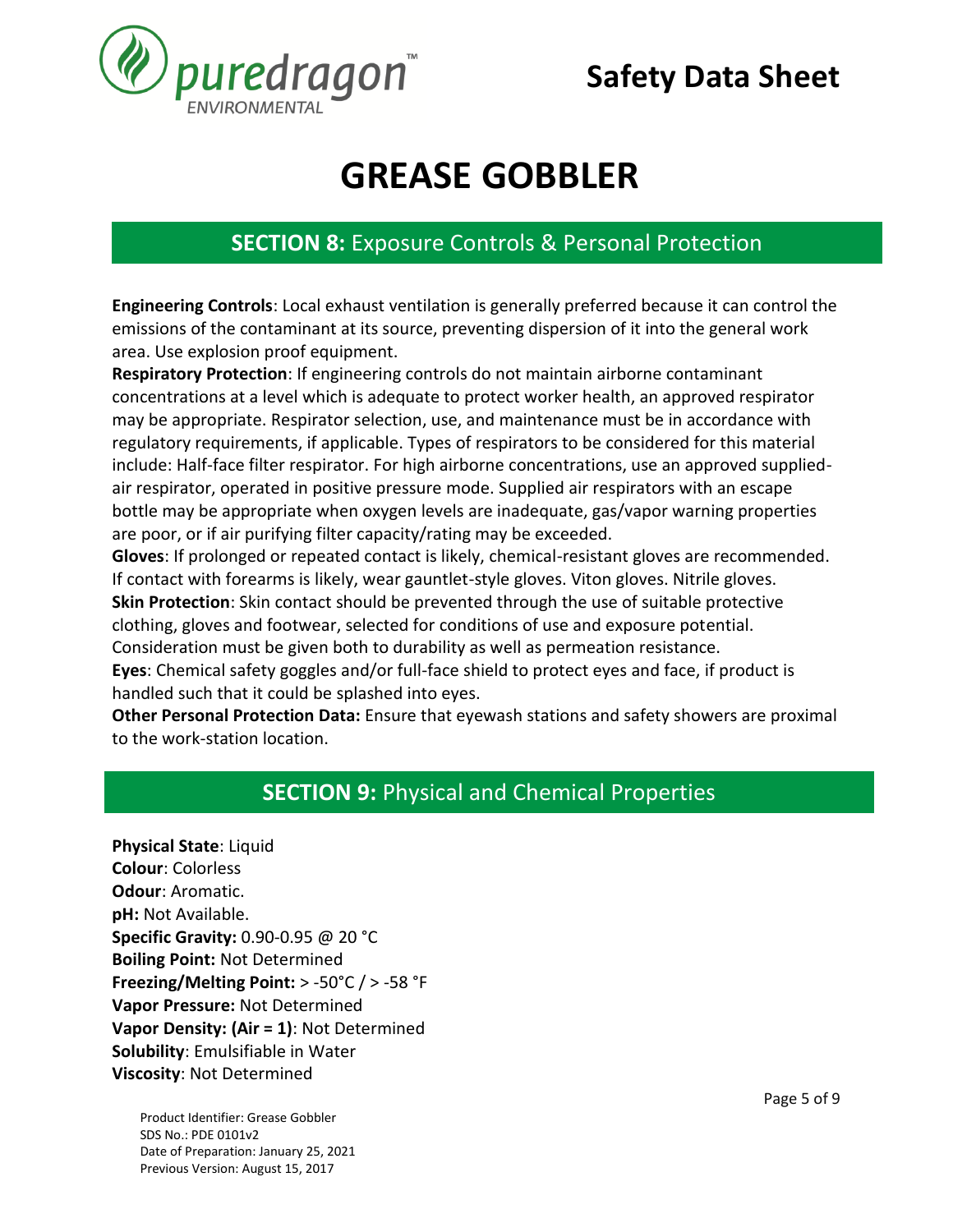

# **GREASE GOBBLER**

**Decomposition Temperature:** ~300C

**SECTION 10: Stability and Reactivity SECTION 1. IDENTIFICATION**

**Chemical Stability**: Stable. **Hazardous Polymerization**: Will not occur. **Conditions to Avoid:** Avoid excessive heat, open flames and all ignition sources. **Materials to Avoid**: Strong oxidizing agents. Nitric acid. Sulphuric acid. **Hazardous Decomposition Products:** Material does not decompose at ambient temperatures. **Additional Information:** Subject to static discharge hazards.

#### **SECTION 11:** Toxicological Information **SECTION 1. IDENTIFICATION**

**Principle Routes of Exposure Ingestion**: Harmful if swallowed. Small amounts of aspirated into the respiratory system during ingestion or from vomiting may cause mild to severe pulmonary injury and possibly death.

**Skin Contact**: Prolonged Contact may cause defatting of skin or irritation, seen as local redness with possible mild discomfort. Repeated exposure may cause skin dryness or cracking.

**Inhalation:** Respiratory irritation signs and symptoms may include a temporary burning sensation of the nose and throat, coughing and difficulty breathing. If material enters lungs, signs and symptoms may include coughing, choking, wheezing, difficulty in breathing, chest congestion, shortness of breath and fever. High concentrations may cause central nervous system depression resulting in headaches, dizziness, and nausea; continued inhalation may result in unconsciousness and/or death.

**Eye Contact:** May cause slight eye irritation.

**Additional Information:** Health studies have shown that many petroleum hydrocarbons pose potential human health risks which may vary from person to person. As a precaution, exposure to liquids, vapors, mists or fumes should be minimized. The blood platelet count may be reduced on exposure which is reversible when exposure is stopped. Repeated contact can produce dermatitis (dryness and cracking). Very high exposure (confined spaces / abuse) to light hydrocarbons may result in abnormal heart rhythm (arrhythmias). Concurrent high stress levels and/or co-exposure to high levels of hydrocarbons (above occupational exposure limits), and to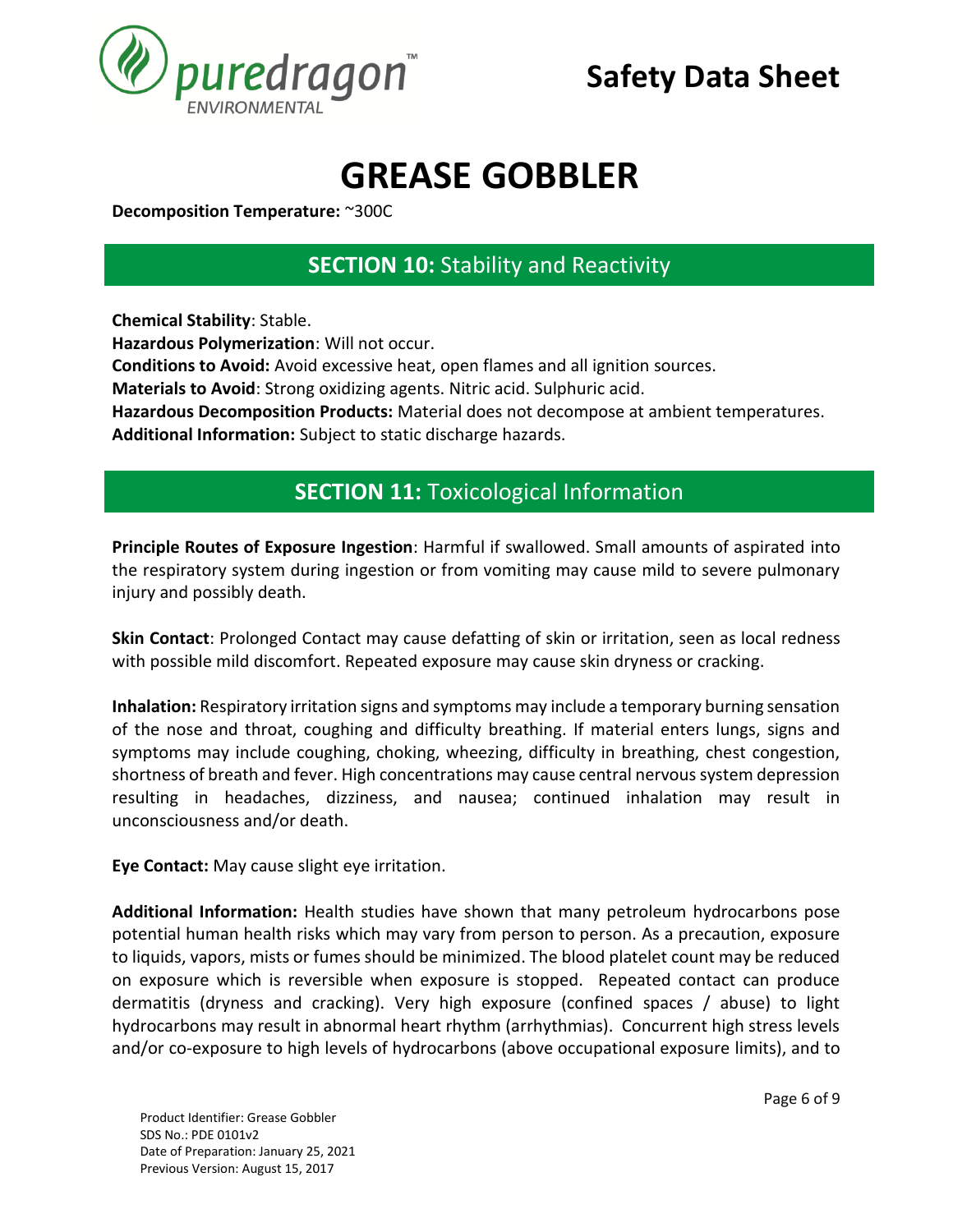

# **GREASE GOBBLER**

heart-stimulating substances like epinephrine, nasal decongestants, asthma drugs, or cardiovascular drugs may initiate arrhythmias.

Acute Test of Product: **Acute Oral LD50:** Not Available. **Acute Dermal LD50:** Not Available. **Acute Inhalation LC50:** Not Available. **Carcinogenicity:**

| <b>Ingredients</b>              | <b>IARC- Carcinogens</b> | <b>ACGIH- Carcinogens</b> |
|---------------------------------|--------------------------|---------------------------|
| Alkyl benzene sulfonic acid     | Not Listed               | Not Listed                |
| Dipropylene glycol methyl ether |                          |                           |
| Alcohols, C9-11 ethoxylate      |                          |                           |

#### **SECTION 12:** Ecological Information **SECTION 1. IDENTIFICATION**

Ecotoxicological Information:

| Ingredients                                   | <b>Ecotoxicity - Fish</b><br><b>Species Data</b> | Acute<br><b>Crustaceans</b><br><b>Toxicity</b> | <b>Ecotoxicity -</b><br><b>Freshwater Algae Data</b> |
|-----------------------------------------------|--------------------------------------------------|------------------------------------------------|------------------------------------------------------|
| Light aromatic solvent<br>naphtha (petroleum) | LD50-800mg/Kg<br><b>Fathead Minnow</b>           | Not Available.                                 | Not Available.                                       |

#### **Other Information:**

This material is expected to be toxic to aquatic life. May cause long-term adverse effects in the aquatic environment. Highly volatile, will partition rapidly to air. Not expected to partition to sediment and wastewater solids.

Hydrolysis: Transformation due to hydrolysis not expected to be significant. Photolysis: Transformation due to photolysis not expected to be significant. Atmospheric Oxidation: Expected to degrade rapidly in air.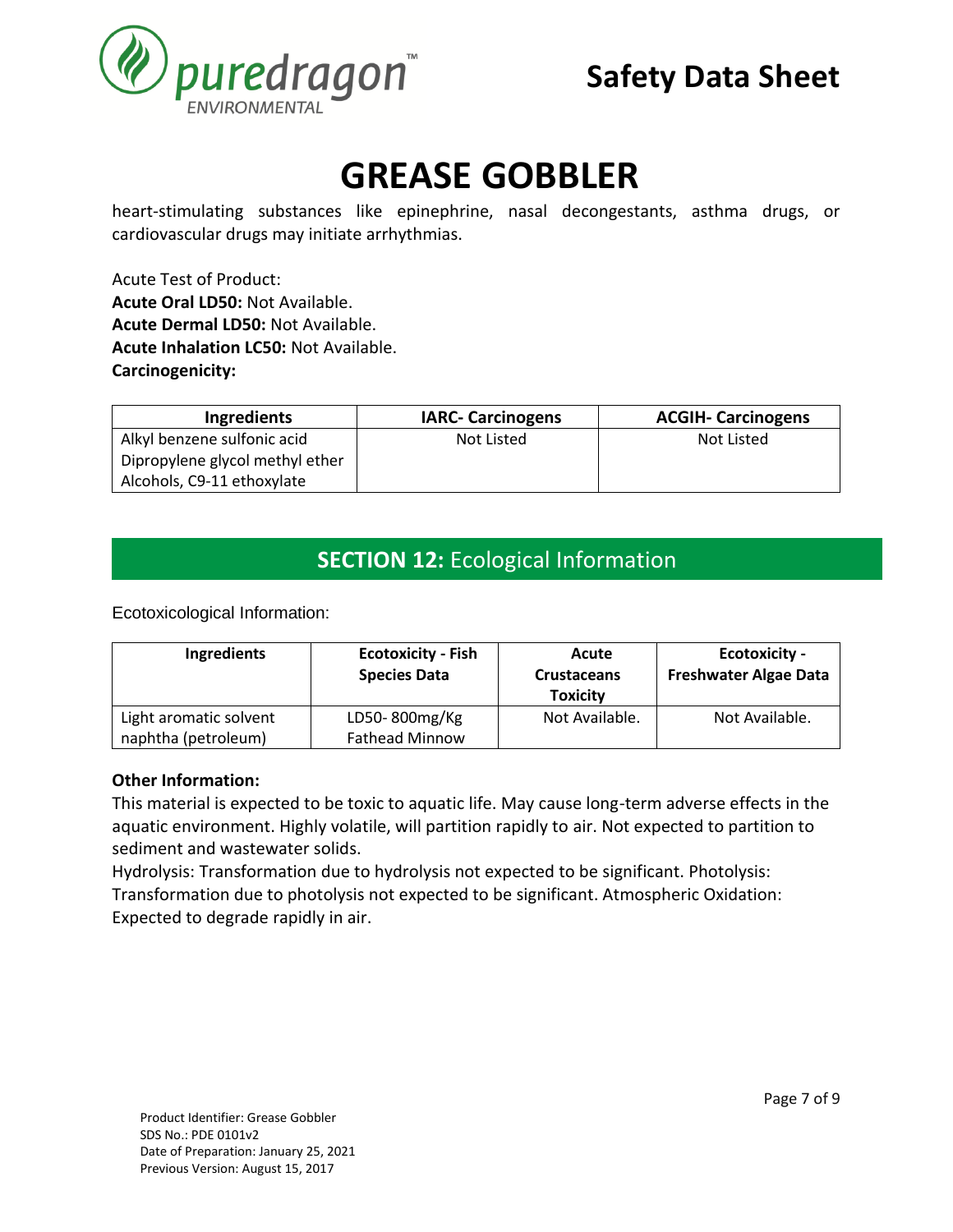

## **GREASE GOBBLER**

### **SECTION 13:** Disposal Considerations **SECTION 1. IDENTIFICATION**

**Disposal of Waste Method:** Disposal of all wastes must be done in accordance with municipal, provincial, and federal regulations.

**Contaminated Packaging:** Empty containers are hazardous, may contain flammable/explosive, liquid residue, or vapors. Do not cut, drill, grind, weld or perform similar operations on or near containers. Empty containers should be recycled or disposed of through an approved waste management facility.

### **SECTION 14:** Transport Information **SECTION 1. IDENTIFICATION**

**United States Department of Transportation (USDOT): DOT Shipping Name:** Flammable liquid, N.O.S. **DOT Hazardous Class:** 3 **DOT UN Number:** UN1993 **DOT Packing Group:** III **DOT Reportable Quantity (lbs):** Not Available. **Note**: The flash point of this material is greater than 38ºC/100ºF. Regulatory classification of this material varies. **DOT:** Flammable liquid or combustible liquid. **OSHA:** Combustible liquid. **IATA/IMO:** Flammable liquid. This product is regulated as a hazardous material according to the Department of Transport in bulk quantities (greater than 119 gallons per package) only. **Marine Pollutant:** Yes.

#### **Canada Transportation of Dangerous Goods (TDG):**

**TDG Shipping Name:** Flammable liquid, N.O.S **Hazard Class:** 3 **UN Number**: UN1993 **Packing Group:** III **Note**: Not regulated under the Transportation of Dangerous Goods Act when transported by road or rail in packaging or containers of 450 L or less (waste excluded). Marine Pollutant designation is possible only if shipped over water.